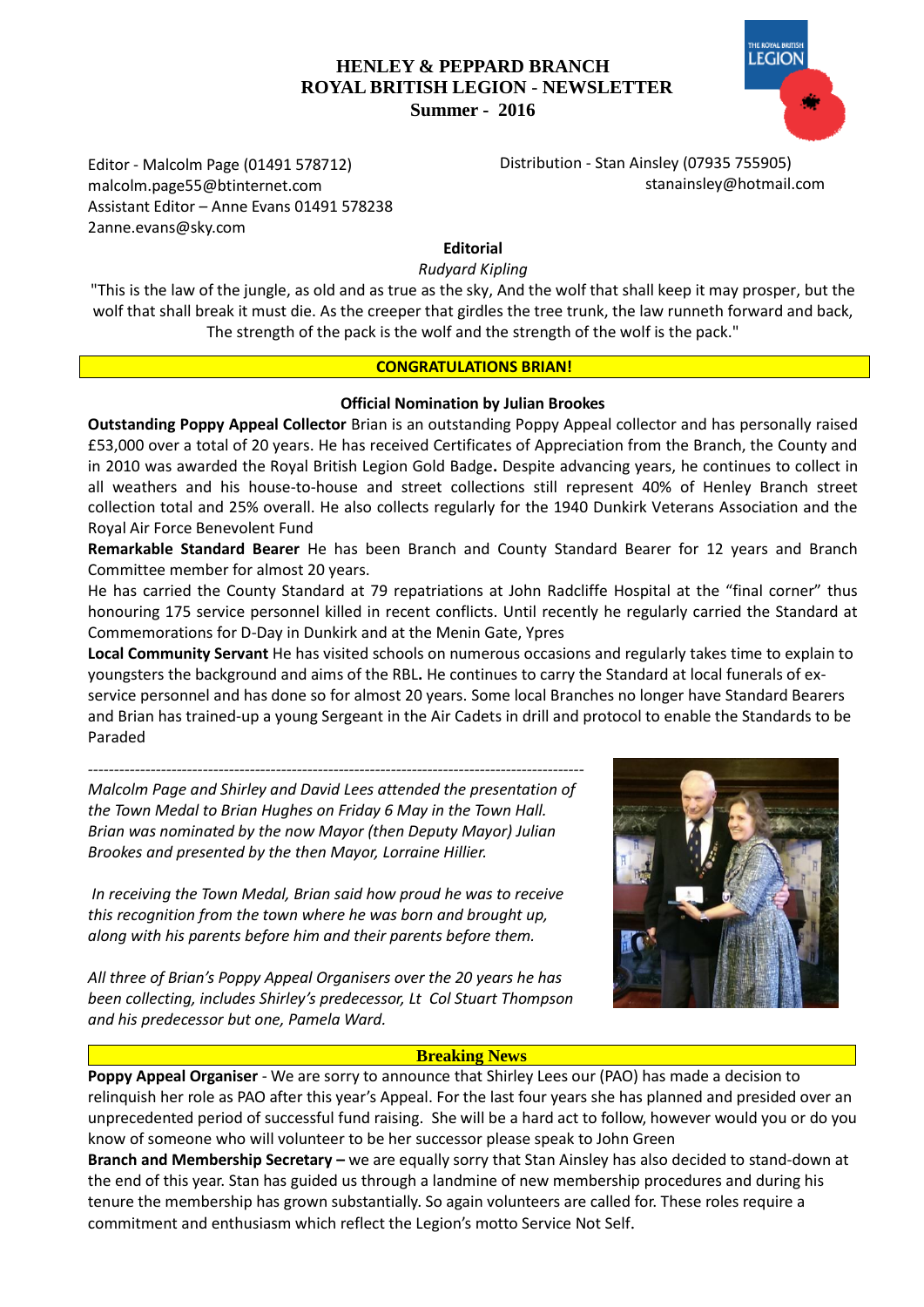# **HENLEY & PEPPARD BRANCH ROYAL BRITISH LEGION** - **NEWSLETTER**

**Summer - 2016**

| <b>Branch Events and Dates for your Diary</b>                                                                                                                                                                                                                                              |                                                                                                                                                                                                                                                                     |                                                                                                                                                                                                                                                                              |
|--------------------------------------------------------------------------------------------------------------------------------------------------------------------------------------------------------------------------------------------------------------------------------------------|---------------------------------------------------------------------------------------------------------------------------------------------------------------------------------------------------------------------------------------------------------------------|------------------------------------------------------------------------------------------------------------------------------------------------------------------------------------------------------------------------------------------------------------------------------|
| 20 June<br>18 July                                                                                                                                                                                                                                                                         |                                                                                                                                                                                                                                                                     | In general the timings are<br>as published below -unless otherwise advised                                                                                                                                                                                                   |
| 15 August<br>19 September<br>17 October                                                                                                                                                                                                                                                    |                                                                                                                                                                                                                                                                     | Talk 11.30 (Please be seated by 11.30)<br>Lunch 12.00 for 12.30                                                                                                                                                                                                              |
| *13 November - Lunch only @ 12.30<br>19 December 2016 - Christmas Lunch                                                                                                                                                                                                                    |                                                                                                                                                                                                                                                                     | NB - All Branch Meetings, Lunches and Talks are held in the<br>Christ Church Centre - unless otherwise advised                                                                                                                                                               |
| <b>Monday 20 June</b>                                                                                                                                                                                                                                                                      | 'Battle of Jutland'<br>Queen's 90 <sup>th</sup> Birthday.                                                                                                                                                                                                           | Branch Lunch and Talk by Malcolm Page<br>Guests of Honour - The Mayor of Henley on Thames, Councillor, Julian<br>Brookes and his wife, the Town Clerk, Janet Wheeler and Louise Hastings,<br>have accepted our invitation to join us for lunch and a celebration to mark the |
| Monday 18 July                                                                                                                                                                                                                                                                             | Branch Lunch and Talk by Alex Manning<br>'The Somme - A War Walk'                                                                                                                                                                                                   |                                                                                                                                                                                                                                                                              |
| <b>Monday 15 August</b>                                                                                                                                                                                                                                                                    | Branch Lunch and Talk by Air Commodore (retired) Dr Tony Wober,<br>museum guide at the National Maritime Museum in Sidney.<br>"A Tour of Captain Cook's Endeavour"<br>Guest of Honour - Lynda Atkins, the new County Chairman                                       |                                                                                                                                                                                                                                                                              |
| <b>Saturday 3 September</b>                                                                                                                                                                                                                                                                | <b>Town Hall Dance'</b> organised by Connie Butt to be held in the Town Hall with<br>The Sound Force Big Band will be on a Rock'n Roll theme.<br>Tickets are £35 per head from Connie in the Over 60's Club or from Shirley.<br>Profits in aid of the Poppy Appeal. |                                                                                                                                                                                                                                                                              |
| Monday 19 September - Branch Lunch and talk by Bill King<br>'Dad's Underground Army'                                                                                                                                                                                                       |                                                                                                                                                                                                                                                                     |                                                                                                                                                                                                                                                                              |
| <b>Monday 17 October</b>                                                                                                                                                                                                                                                                   | Branch Lunch and talk by John Green<br>'Further letters from my father from the Western Front'                                                                                                                                                                      |                                                                                                                                                                                                                                                                              |
| Weekends 28/10 to 12/11 in the Old Fire Station Gallery<br>A photographic essay on the First World War by Michael St Maur Sheil<br>'Fields of Battle Lands of Peace 1418'<br>We are seeking sponsorship for this exhibition. Please contact Shirley if you<br>have any ideas for sponsors. |                                                                                                                                                                                                                                                                     |                                                                                                                                                                                                                                                                              |
| <b>Sunday 13 November</b>                                                                                                                                                                                                                                                                  | Lunch only                                                                                                                                                                                                                                                          |                                                                                                                                                                                                                                                                              |
| Monday 19 December Christmas Lunch                                                                                                                                                                                                                                                         |                                                                                                                                                                                                                                                                     |                                                                                                                                                                                                                                                                              |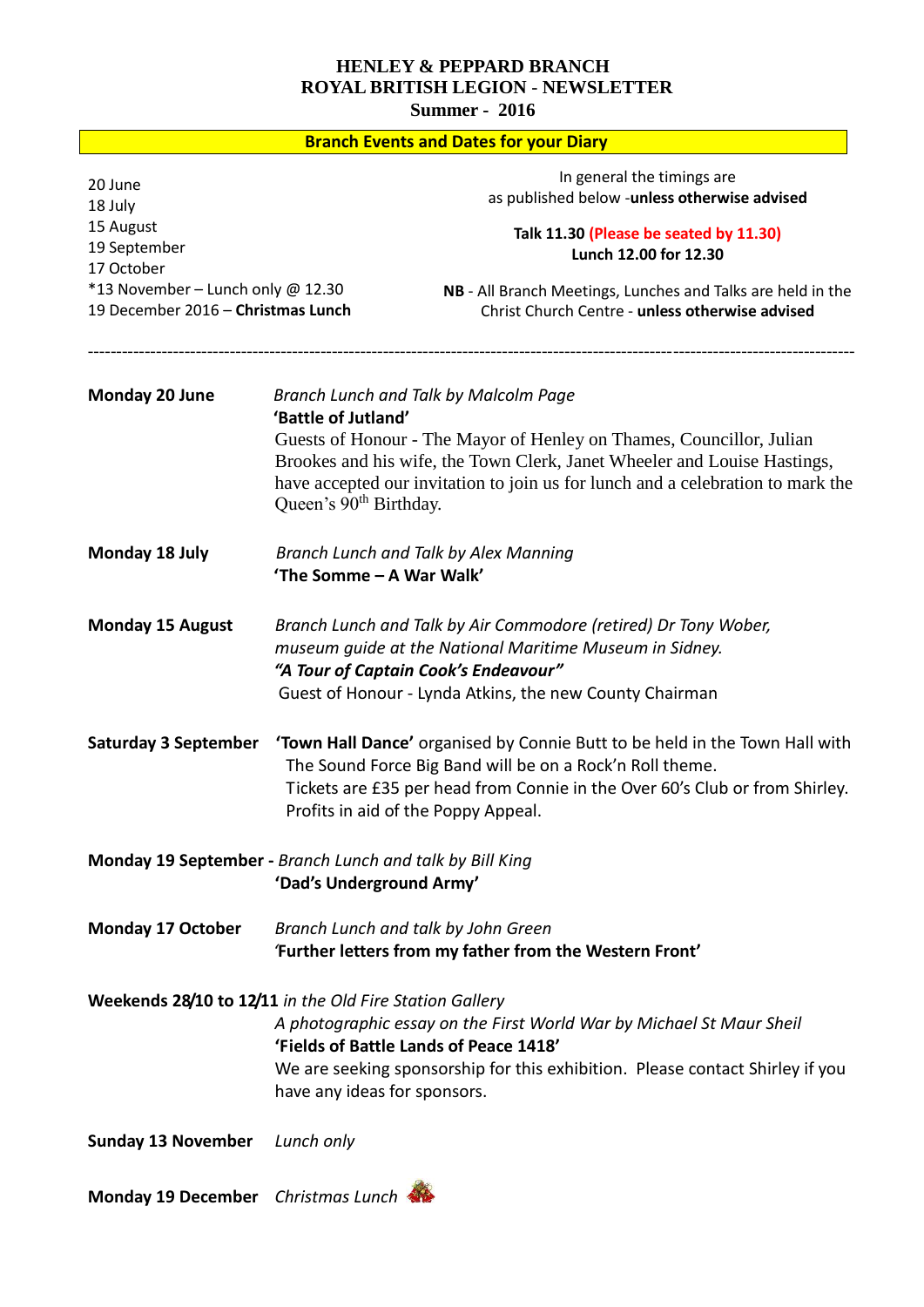## **HENLEY & PEPPARD BRANCH ROYAL BRITISH LEGION** - **NEWSLETTER Summer - 2016**

#### **Report on Previous Events**

**Monday 15 February 'The River Thames at War'** Bill King gave an enthralling talk about the importance of the River Thames during WW1 including Hitler's plan to capture all 43 bridges from source to estuary. After prolonged applause Bill promised to give another talk in the future – now set for 19 September – so a definite date for your diary!

Vice Admiral Peter Wilkinson the National President of the RBL was guest of honour. In a brief address he covered the highlights of his time in office and views about the future direction of the Legion. He emphasised that apart from fund raising and welfare, more effort should be made nationally to promote the benefits of the Legion as a membership organisation.

#### **Monday 21 March –'The Estates of Henley'**

Elizabeth Hazeldine gave a fascinating gallop through the histories of the Estate of Henley and some of the characters that inhabited them, from a Polish religious order to one legged ladies.

#### **Monday 18 April – 'Blind Veterans'**

Those of us who were privileged to hear Brain Head talk about the sudden onset of total blindness some seven year ago, are not likely to forget the experience. Brian spoke of the circumstances leading up to the devastating event then explained the training he received enabling him to lead a life as independently as possible. Some of the gadgets are truly remarkable, for example a Speaking Watch, a devise which detects colours, and an especially sensitive walking cane. Brian also spoke about the help and encouragement he has received from Blind Veterans UK. His positivity has achieved remarkable things of which those of us who are fortune to be sighted would be proud.

#### **Wednesday 21 April 2016 - Visit to Bletchley Park**

Shirley Lees, with admirable support from David, kindly arranged a visit to Bletchley Park, for us to see the wonders of war-time decryption and translation of enemy radio messages, German, Italian and - later - Japanese.

The coach was full and we had the added benefit of Jean Rook's company. (did anyone see Jean being interviewed recently on TV? - do ask her about it !!) On the return journey she kindly answered questions about her service with the WRNS at Bletchley.

The weather was good, the coach comfortable, the journey uneventful and the venue quite fascinating. We all had a full and instructive day and left in awe of the intellectual capacity that had been concentrated there so quickly and to such good effect. Also the cutting edge of technology that laid the foundations for the computer industry. Without it all, Allied losses would have been greater and the war would have lasted a year or two longer. Many thanks to Shirley, Jane and David, and of course our TV star!!

#### **Monday 16 May - 'Grandma flew Spitfires - The Air Transport Auxiliary at White Waltham**

Richard Poad of Maidenhead Heritage Centre gave an excellent and fascinating talk on 'Grandma Flew Spitfires'. It is an amazing tale of determination, bravery and some foolhardiness, but what an important contribution the ATA made to WW2. Everyone commented afterwards on how much they had enjoyed it. I am sure many Branch members will be inspired to visit the exhibition and try out the Spitfire simulator!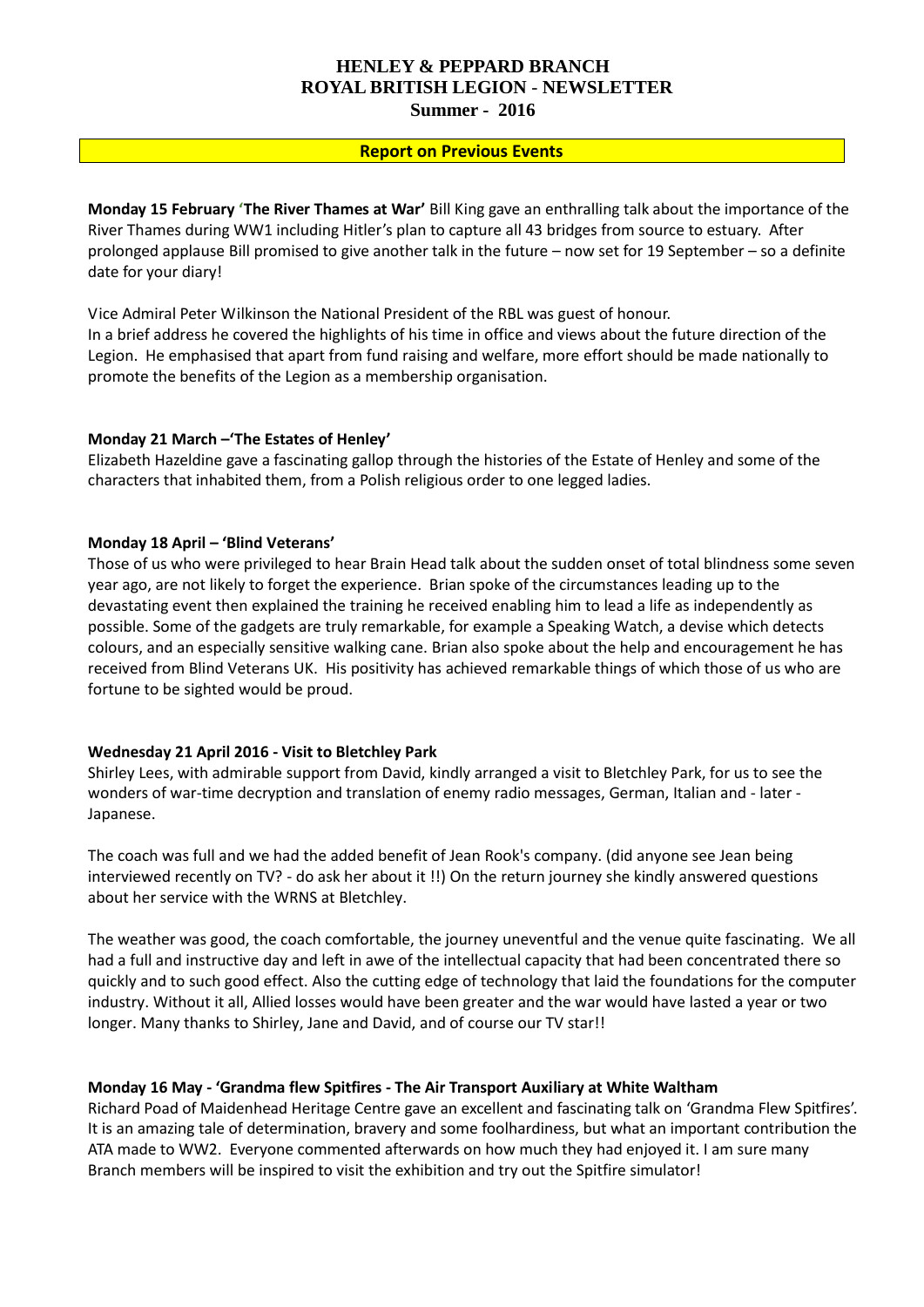# **HENLEY & PEPPARD BRANCH ROYAL BRITISH LEGION** - **NEWSLETTER**

**Summer - 2016**

# **News**

## **The Queen's 90th Birthday**

The Chairman read-out the letter of congratulations and loyalty the branch sent to Her Majesty marking her 90<sup>th</sup> Birthday. This was greeted by applause.

Since then we have received a letter from the Queen, a copy of which is attached.

The Committee decided that our lunch scheduled for June 20<sup>th</sup> would be a 'Birthday Party'. RBL Headquarters are sending a special pack of bunting so we can decorate appropriately.

# **Cadet Affiliation**

We are grateful to Alex Manning who has agreed to become Cadet Liaison Officer with the object of maintaining direct contact with the Sea, Army and Air Cadets in order to explore how best we can meaningfully support each other's activities.

# **What's in a Name?**

Still no decision made as to the official name of the new Townlands, but 'Townlands Memorial Hospital' is gaining support. There are petitions to sign in the Over 60's Club, The Christ Church Centre, Hot Gossip, Richard Way booksellers & the Bell Bookshop

**The "Vierdaagse" (Dutch for "four-day event")** Hurrah! After 2 years of disappointment John and Stan are delighted to report that they have been accepted to walk ' The Walk' as a sponsored event for the Poppy Appeal. The walk has taken place each year, apart from WW2, since 1909 based on 'Nijmegen'. Participants must walk up to 50k (30 miles) per day for four consecutive days!

John and Stan are putting their bodies on the line for the Poppy Appeal (if you don't recognise them, they are the two with a disgraceful tan!) Do speak to them and even if you think they are bonkers sign up to sponsor them – there will be an opportunity to do so at the next meeting on 20 June and information about Just-Giving will be sent to those who sign up and have internet access.

#### **Welfare**

A Welfare Committee has been formed under the leadership of Nick Launders.

Since the Royal British Legion opened its help line (0808 802 8080) there has been a lively debate concerning the part that branches and their members should play. It would be all too easy to forget about the needs of our 'neighbours' and just say to them "phone the help line." Our branch, however, would have none of it and formed a welfare sub-committee. This group has come up with several points which are worth repeating. If you need help or a friend is in need and you need help;-

- If in doubt phone the Royal British Legion Helpline. It is open **8am to 8pm, 7 days a week** (calls are free from UK landlines and main mobile networks) for all enquiries.
- If you prefer, contact a branch committee member, the coordinator of the welfare committee is Nick Launders 01491 628243 - or emai[l nicklaunders@gmail.com](mailto:nicklaunders@gmail.com)
- Many of us are too proud to ask for help and we suffer in silence, so let us all be alert and try to tactfully offer support when it is obvious that help is needed. We may not be able to help directly but there are many sources of help in our Town, which is renowned for its many and varied charities.

Finally - we need your help. If you feel welfare is your strong suit, then please help us, indeed help us if it is not. Confidentiality and tact are paramount and we must try to be as unobtrusive as possible but it is essential that we build an effective welfare network in our area. Contact Nick if you feel able to help in anyway.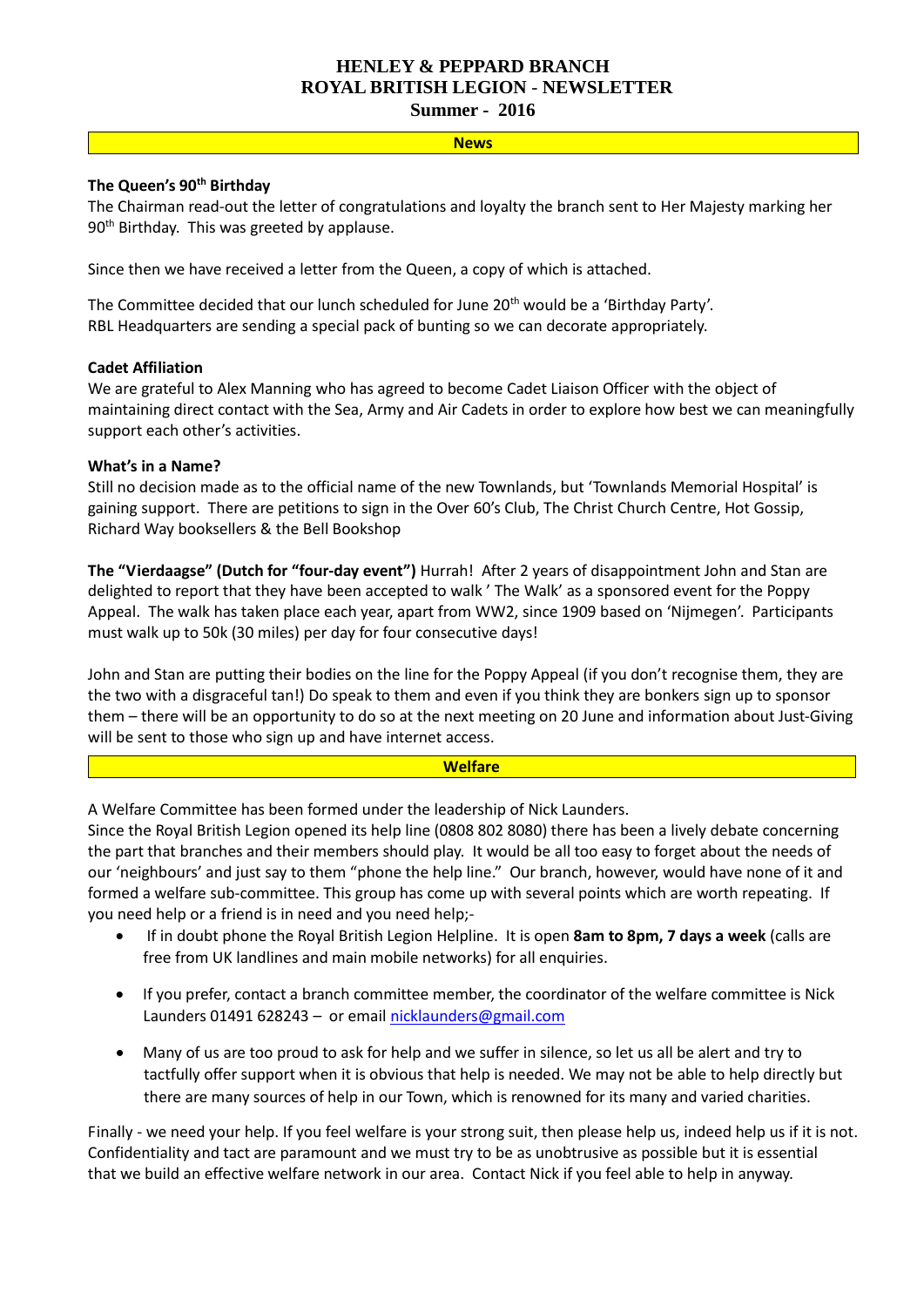# **HENLEY & PEPPARD BRANCH ROYAL BRITISH LEGION** - **NEWSLETTER**

**Summer - 2016**

### **Mrs "Pat" Rutherford**

Sadly, Pat Rutherford has died on the 9<sup>th</sup> April 2016 at the age of 94. For the past three years, after her husband Nic died, she had been living in a very friendly care home in Chingford, near her son Stuart and daughter-in-law Linda.During the 1939-45 war she served in the WRNS and met Nic when they were both stationed in Ceylon. Pat was a telegraphist, employed on intercepting Japanese radio signals and recording the messages. The Japanese had to transmit using the Roman alphabet, with six additional symbols. The recorded messages were passed to Bletchley Park for de-cryption and translation. Because of this link, Pat was awarded the Bletchley Park badge.

Nic was then a Merchant Navy cadet and used to recall the indignation of more senior officers when he joined them in the queue outside the "Wrenery" in search of company. They married after they returned to the UK and Nic concentrated on his career, both with the BP shipping fleet and in the Royal Navy Reserve. In the latter he achieved the rank of Captain and was appointed an Honorary ADC to the Queen while Pat brought up their two sons in UK. Later, when Nic was promoted to Master (Captain) she would sometimes accompany him on his voyages, occupying herself by playing bridge.

Nic and Pat moved to Henley on Thames in 1971 and were among the first residents in Ancastle Green. Nic was a member of the Honourable Company of Master Mariners and, in due course became the Master (of the Masters). This entitled them to have the use of the Master's quarters on the HQ ship "Wellington" which is moored on the Embankment with her bow in the City of London and her stern in the City of Westminster. Nic retired in 1979 and they both joined Phyllis Court that year. This was a very happy period for them. Pat and Nic were both Life Members of Phyllis Court Club, where Pat enjoyed playing bridge and scrabble. Nic was Vice Chairman of our Branch for some 15 years and Pat and he were constant attenders at our events. Pat is survived by her two sons, Stuart in Chinford and Andrew in Sydney, Australia.

#### **Mrs Mavis Wheeler (nee James)**

Sadly, Mavis Wheeler died on 16 April 2016, aged 86. Henley's last link with D Day! For the last two years of her life, she had been a resident at a care home in Huntercombe. She had first lived in Nettlebed after the war, when she went there from London to be a member of the Womens Land Army. It was there that she met and married Harry Wheeler, who was a Sapper in the Royal Engineers.

Harry had been one of three Sappers who were in the first glider to land in France on 6 June 1944, at what is now called Pegasus Bridge. The other occupants of the glider were members of the Oxfordshire and Buckinghamshire Light Infantry, under the command of Major John Howard. There were five other gliders in the operation. Harry's glider landed just before dawn, at almost 100 mph. Smashing through the anti-landing defences (known as Rommel's Asparagus) they came to rest some 100 yards short of the bridge, a superb feat of airmanship. It was critical to the Allied plan that the bridge was captured intact, so that our tank forces could expand the bridgehead rapidly to the East. While the infantry captured the bridge, Harry and his two companions were busy beneath it, disabling the explosive charges that the Germans had laid. Harry accidentally cut through a high-voltage cable, which caused him to fall into the canal.

The bridge was counter attacked frequently by German troops, including once by water. It was also hit by an aircraft bomb, which caused a dent but otherwise no damage. They held the bridge for several hours, until they were relieved by Lord Lovat's Commando Brigade, which had landed on a beach and marched inland for several miles, almost unopposed.

Mavis and Harry married in Nettlebed on 27 August 1949. At first they lived in Nettlebed, but moved into Henley in 1972. Harry died over two years ago. Mavis is survived by her five children, Derek, Sylvia, Colin, Denise and Sean. There are eight grandchildren and seven great grandchildren.